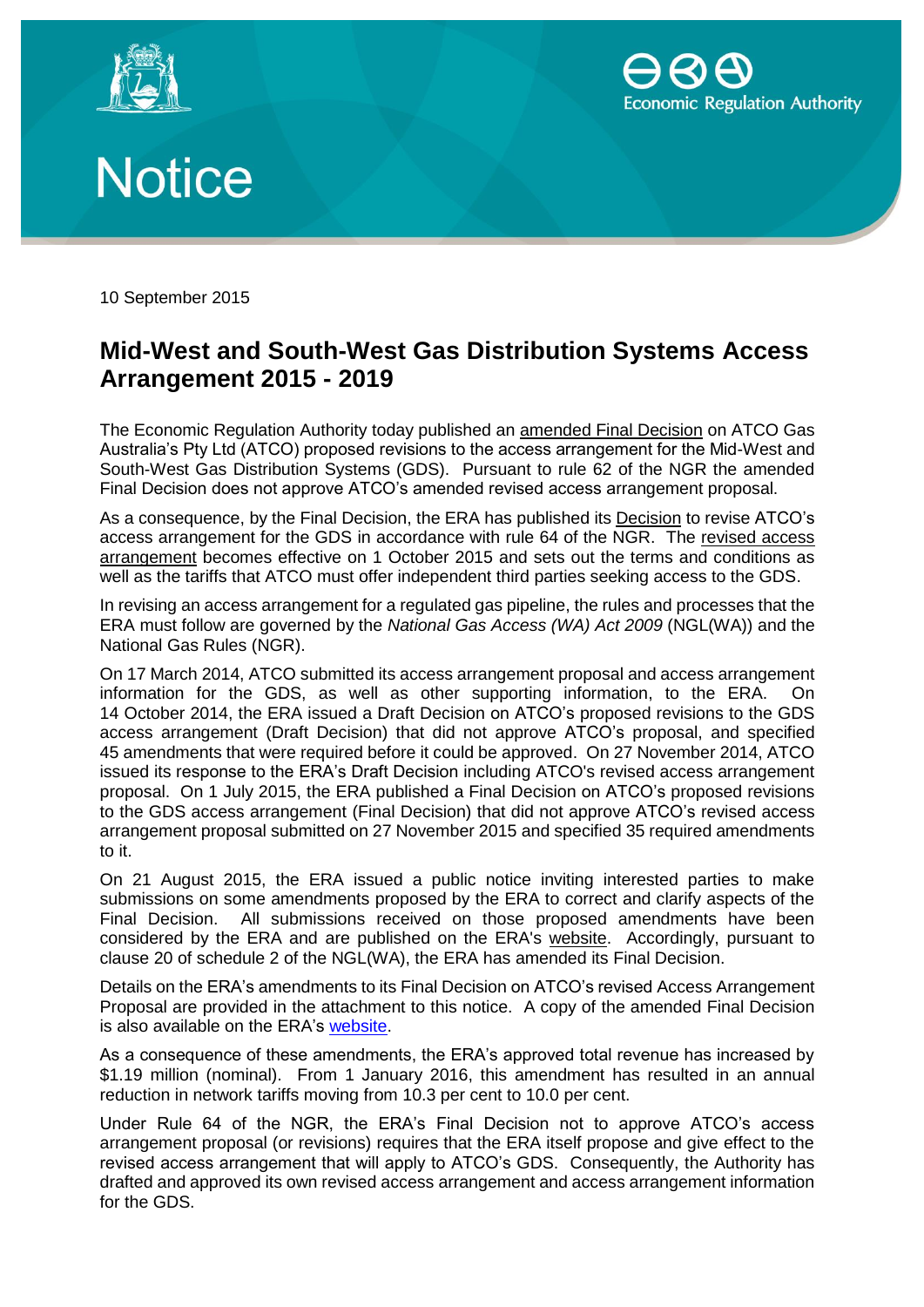#### For further information contact:

**General Enquiries Media Enquiries** Economic Regulation Authority **Economic Regulation Authority** Economic Regulation Authority Phone: 08 6557 7900 Phone: 0428 859 826

Experiment Districts<br>
Tyson Self Tracy Wealleans<br>
Economic Regulation Authority<br>
Phone: 08 6557 7900<br>
Phone: 0428 859 826 Email: [records@erawa.com.au](mailto:%20records@erawa.com.au) extendions [communications@erawa.com.au](mailto:communications@erawa.com.au) Email: communications@erawa.com.au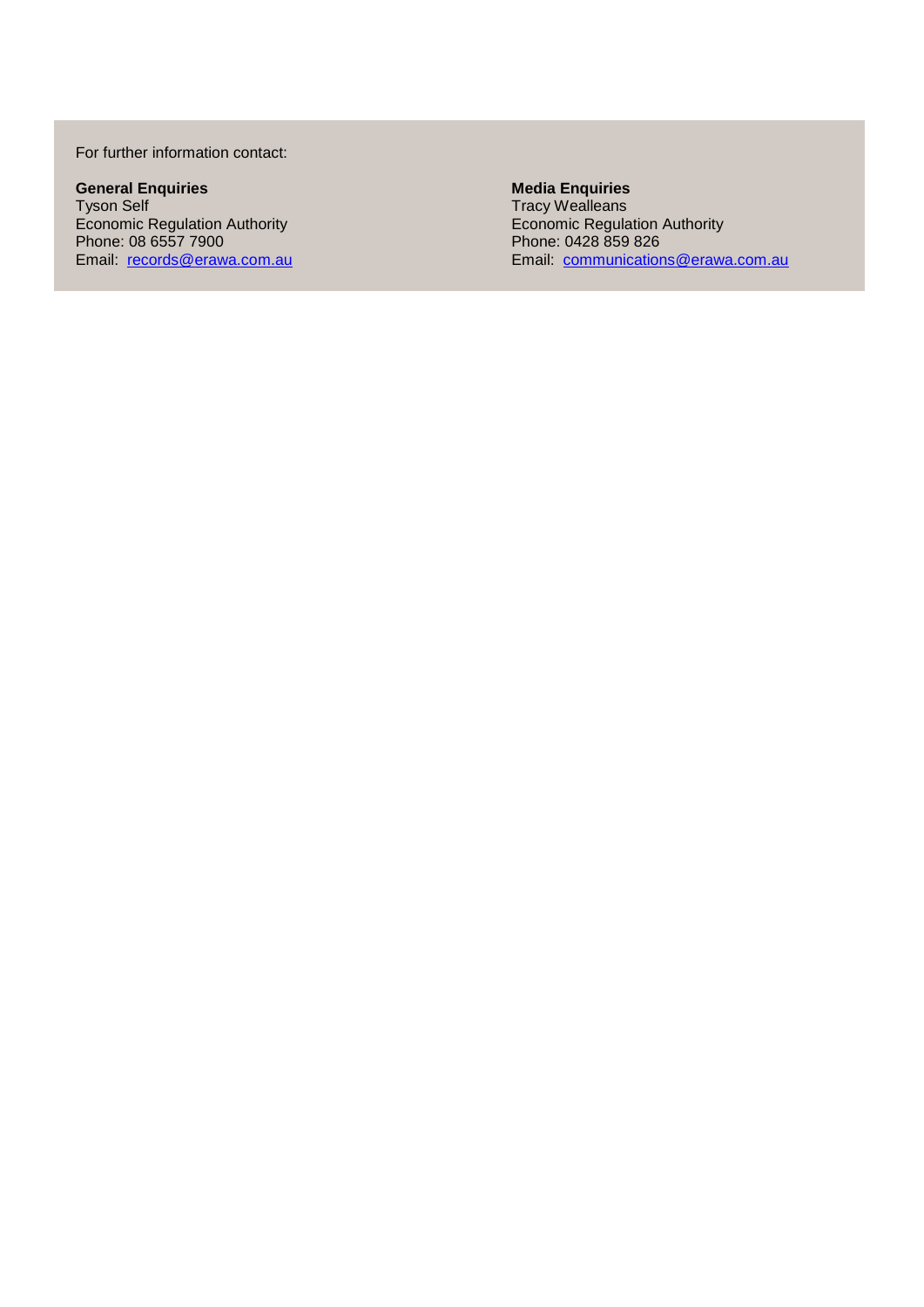# **Attachment 1 – List of Amendments to the Final Decision**

## **Operating Expenditure**

The ERA has amended the wording in paragraph 385 to clarify that it has not allowed operating expenditure of \$2.1 million for corporate support to prepare the revised access arrangement in 2014 and 2015. The ERA has also included two new paragraphs 386 and 387 to provide further information about this decision.

The ERA has included two new paragraphs 399 and 400 and amended paragraph 401 to provide ATCO with additional corporate support operating expenditure to allow for ATCO's expense of checking the annually updated value of the debt risk premium.

## **Opening Capital Base**

The ERA has included \$0.65 million in the opening capital base in 2012/13 for IT capital expenditure. The ERA's Final Decision erroneously excluded \$0.65 million for the GIS enhancement project, which was approved in the Draft Decision.

#### **Projected Capital Base**

The ERA has corrected a typographical error in Table 67, by changing the amount deducted for capitalised overheads from \$16.31 million to \$16.91 million.

#### **Rate of Return**

The ERA has changed the reference to 30 September to 31 October in paragraphs 1711, 1712, 1713, 1714 and Appendix 8 paragraphs 20, 90, 91, 92 and 93, as this aligns with the Authority's required four month window for the nominated averaging period for the debt risk premium of 1 July to 31 October. A similar wording change, deleting 'three' and inserting 'four' referring to the number of months, has been made in paragraphs 1699, 1711, 1712, 1713, 1714 and in Appendix 8 paragraphs 90, 91, 92 and 93.

The ERA has corrected the nominal imputation credit yield row in Table 76 for typographical errors in the reported value.

The ERA has also corrected footnote 594 in paragraph 1387 to reflect the ERA's concerns about the sensitivity and interpretation of estimates for the elasticity of the return on equity to the return on debt provided by DBNGP (WA) Transmission Pty Limited in response to the ERA's Draft Decision on ATCO's access arrangement proposal.

The ERA has removed unnecessary wording on capital expenditure weighting and an incorrect reference to Table 96 in paragraph 1722.

The ERA has included a new paragraph 1767 and an additional footnote 769 to set out the process for implementing the annual update of the debt risk premium. Required Amendment 7 also has an additional paragraph to reflect this process.

The ERA has corrected an error in the estimate of the DRP for the 20 days ending 2 April 2015. This results in a 1 basis point change to the rate of return, with flow on effects for the total revenue and the tariffs. The revised rate of return is set out in Table 94, and commensurate changes have been made to paragraphs 1722, 1762, 1763 and 1765.

#### **Depreciation**

The ERA has updated Table 98 to reflect outcomes for new capital expenditure and connections as a result of the amended Final Decision.

The ERA has included two new paragraphs 2041 and 2042 so as to respond to ATCO's submission to the consultation on the Final Decision.

The ERA has included four new paragraphs 2053, 2054, 2055 and 2056 to note that under regulation 7 of Part 2 of the *National Gas Access (WA) (Local Provisions) Regulations 2009*, (which are subsidiary to the *National Gas Access (WA) Act 2009*), the Authority is required,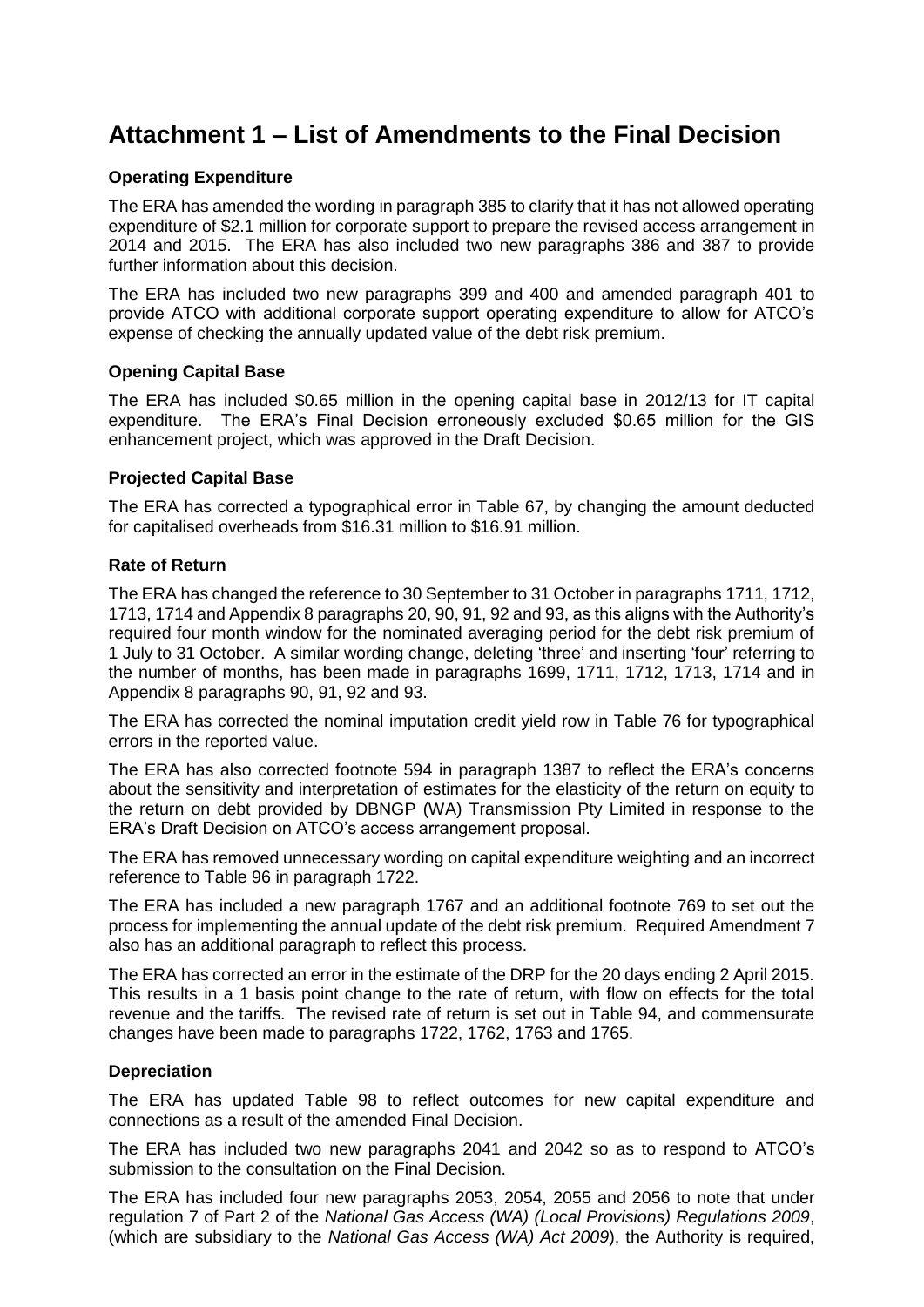when approving or making an access arrangement, to take into account the possible impact of the proposed reference tariffs, the method of determining the tariffs and the reference tariff variation mechanisms on small use customers.

The ERA has amended paragraphs 2069 and 2071 to ensure that the text aligns with the modelling analysis of the amended Final Decision.

## **Haulage Tariffs**

The ERA has included two new paragraphs 2265 and 2266 in response to ATCO's submission to the consultation on the Final Decision.

## **Haulage Tariff Variation Mechanism**

The ERA has adjusted the Tariff Class A1, A2 and B1 formulae in Annexure B to:

- Remove the price cap formula and revise it to allow for a tariff basket.
- Refer to the actual quantity sold rather than forecast.
- Clarify that the P(N-1) is the prevailing tariff applied to the customers.

The ERA has adjusted the Tariff Class B3 formulae in Annexure B to:

- Add an additional condition such that the year to year growth of usage charges P3 and P4 are identical.
- Clarify the usage price per GJ for P3 at October 2015 is \$14.98 multiplied by CPI at September 2014 divided by CPI at March 2013.
- Clarify the usage price per GJ for P4 at October 2015 is \$6.47 multiplied by CPI at September 2014 divided by CPI at March 2013.
- Clarify that Q1 refers to one average customer connection.
- Clarify that the P(N-1) is the prevailing tariff applied to the customers.

The ERA has included two new paragraphs 2348 and 2349 and amended paragraph 2341 in response to ATCO's submission regarding the cost pass through mechanism.

#### **Fixed Principles**

The ERA has included a new fixed principle 11.3 in relation to cost pass-through events, which is discussed in paragraph 2465 and 2466.

## **Template Service Agreement**

The ERA has updated required amendments in the Final Decision to ensure consistency with defined terms in, and correct referencing to, the Template Service Agreement.

#### **Appendix 8 – Automatic updating formulas for the return on debt**

The ERA has amended Appendix 8 to add further detail on the approach to estimating the Debt Risk Premium for the annual updates to be included in each annual tariff variation. The process is outlined in sufficient detail such that replicating it should incur minimal research and development costs for stakeholders. Transparency is enhanced and analyst discretion is removed from the application.

## **Appendix 9 – Modelling depreciation outcomes to 2080**

The ERA has amended Appendix 9 so as to respond to ATCO's submission to the consultation on the Final Decision.